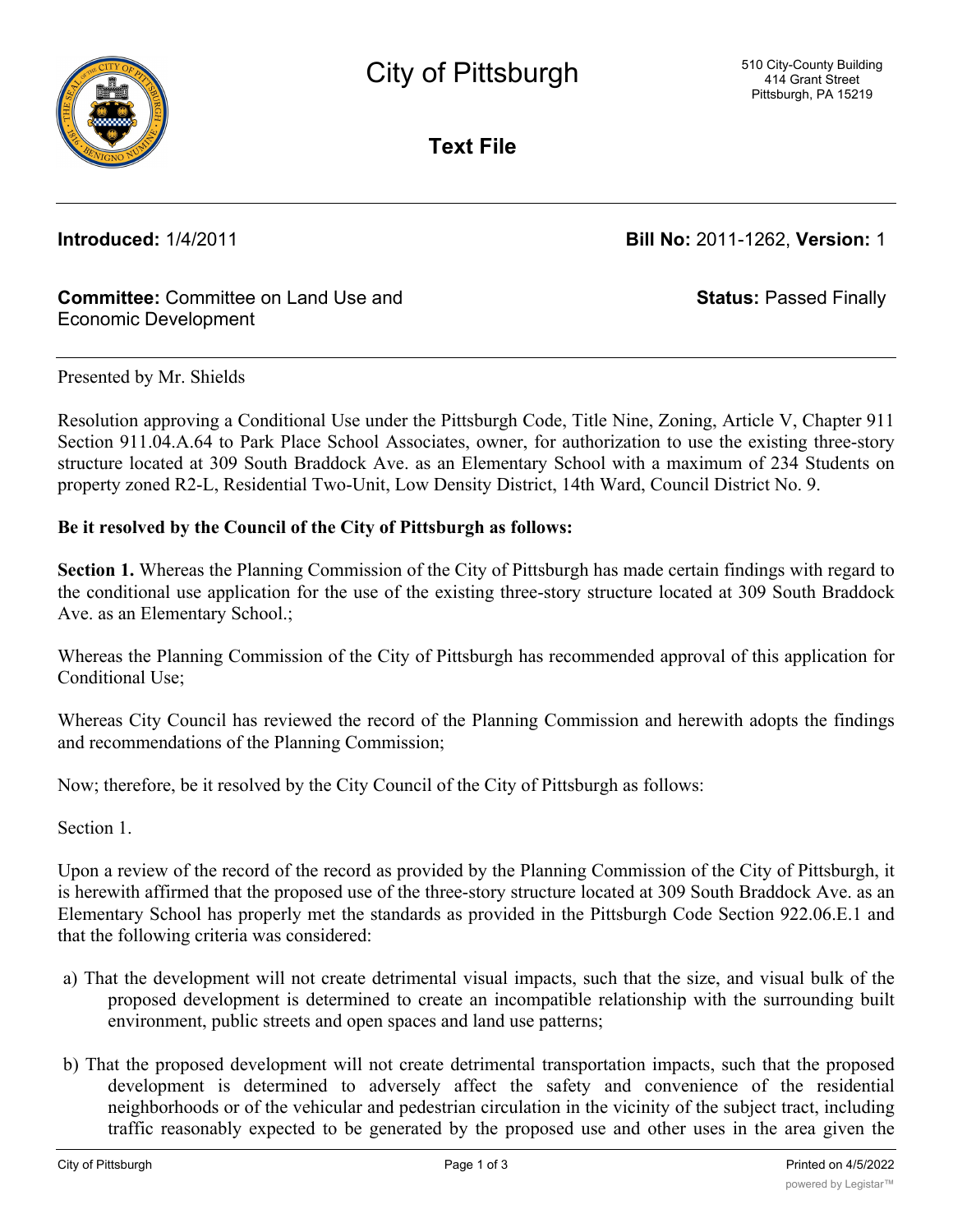# **Introduced:** 1/4/2011 **Bill No:** 2011-1262, **Version:** 1

# **Committee:** Committee on Land Use and Economic Development

**Status:** Passed Finally

existing zoning, existing land uses and proposed land uses in the area;

- c) That the development will not create detrimental transportation impacts, such that the proposed development will result in traffic volumes or circulation patterns that exceed the capacity of streets or intersections likely to be used by traffic to and from the proposed development;
- d) That the development will not create detrimental operational impacts, including potential impacts of hours of operation, management of traffic, servicing and loading operations, and any on-site operations associated with the ongoing functions of the use of the site, in consideration of adjacent and surrounding land uses which may have differing sensitivities to such operational impacts;
- e) That the development will not create detrimental health and safety impacts, including but not limited to potential impacts of noise, emissions, or vibrations from the proposed development, or functions within the proposed site which would otherwise affect the health or safety of others as a direst result of the operation of the proposed use,
- f) That the development will not create detrimental impacts on the future and potential development of parcels in the vicinity of the proposed site of the development;
- g) That the development will not create detrimental impacts on property values.

Section 2.

It is further stated that the following findings of the Planning Commission are herewith adopted:

- a) That the proposed school use retains the existing school building structure and site plan, and further restores the building to original use;
- b) That the proposed school use will not create detrimental transportation impacts based on the project's Traffic Plan and transportation management plan;
- c) That the proposed school use will not create detrimental transportation impacts that result in traffic volumes that exceed the capacity of streets and intersections based on the Traffic Study which proposes to mitigate any additional traffic with additional police presence and coordinated programming;
- d) That the proposed school use will not create detrimental operational impacts on surrounding land uses based on the proposed transportation management plan;
- e) That the proposed school use will not create detrimental health and safety impacts since the use remains compatible in a residential district;